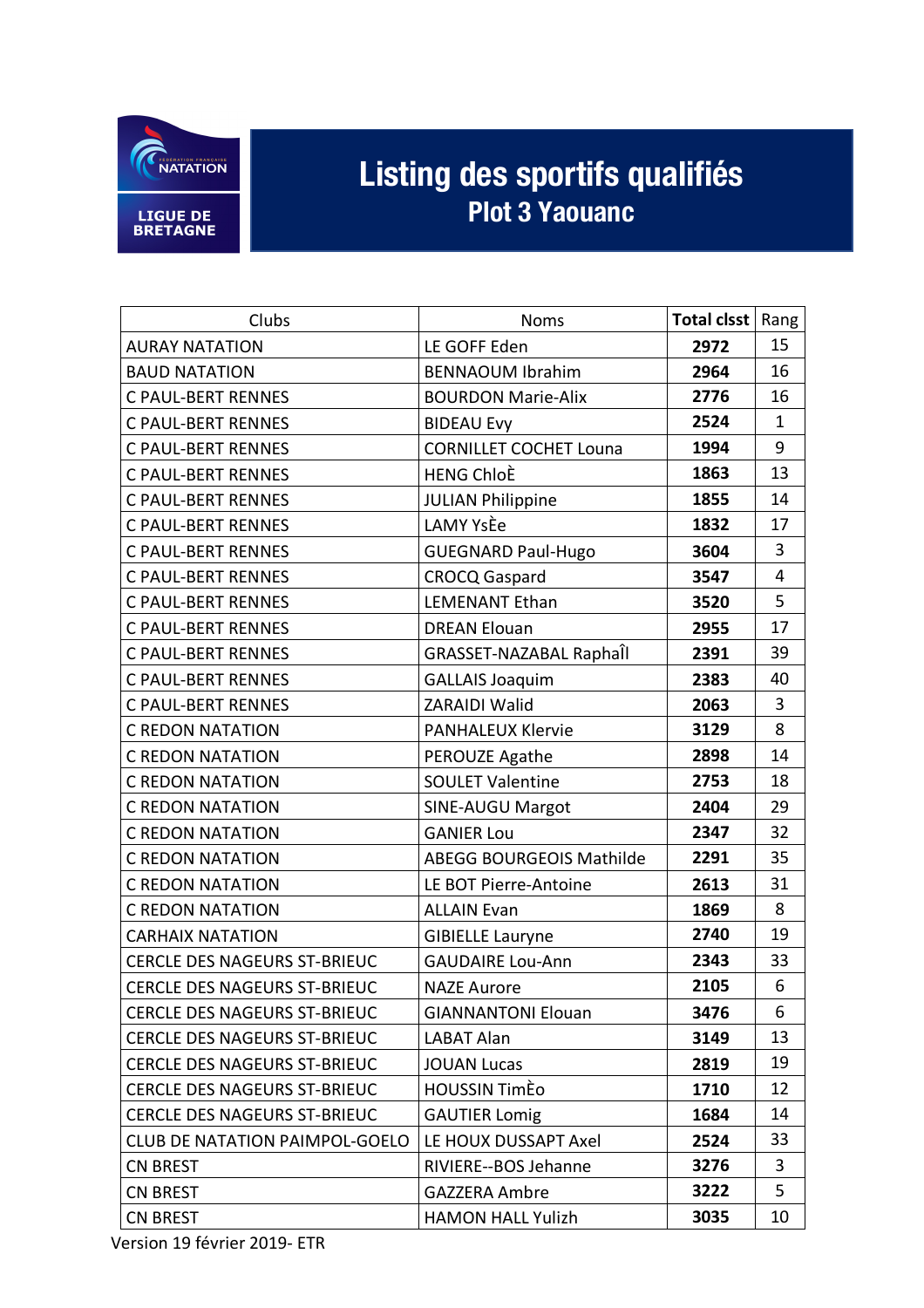| <b>CN BREST</b>           | <b>ARQUILLA Leanna</b>         | 2514 | 24             |
|---------------------------|--------------------------------|------|----------------|
| <b>CN BREST</b>           | <b>GIRAUDEAU Julia</b>         | 2259 | 37             |
| <b>CN BREST</b>           | <b>JONCOURT Juliette</b>       | 2317 | 2              |
| <b>CN BREST</b>           | <b>GARO Erwan</b>              | 3775 | $\mathbf{1}$   |
| <b>CN BREST</b>           | <b>MORVAN-LEMASSON Nael</b>    | 3744 | $\overline{2}$ |
| <b>CN BREST</b>           | <b>BEAL Alexis</b>             | 3389 | 7              |
| <b>CN BREST</b>           | AIT MESBAH Sid Ahmed Lounis    | 3327 | 8              |
| <b>CN BREST</b>           | <b>BOCHER--MONTAIGNE Artus</b> | 2175 | $\overline{2}$ |
| <b>CN BREST</b>           | <b>SCHNEPP Glen</b>            | 1955 | 6              |
| <b>CN BREST</b>           | LE BRIS ClÈment                | 1631 | 17             |
| CN CH-TEAULIN             | <b>HENAFF Louanne</b>          | 2019 | 8              |
| <b>CN CH-TEAULIN</b>      | <b>CONTOUR Emma</b>            | 1889 | 11             |
| <b>CN CONCARNEAU</b>      | PIRODDI-MORVAN Marie           | 2446 | 28             |
| <b>CN CONCARNEAU</b>      | MASS Louis                     | 3187 | 12             |
| <b>CN CONCARNEAU</b>      | <b>BLONDEAUX Maîl</b>          | 3085 | 14             |
| <b>CN FOUG»RES</b>        | DEBRABANT Gwenalle             | 3295 | $\overline{2}$ |
| CN FOUG»RES               | LAGREE ChloÈ                   | 3030 | 11             |
| CN FOUG»RES               | <b>LAGREE Meline</b>           | 2489 | 25             |
| CN FOUG»RES               | <b>KOHIL Suzanne</b>           | 2379 | 31             |
| CN FOUG»RES               | <b>RICAUD Elouan</b>           | 2752 | 26             |
| <b>CN GUINGAMP</b>        | LE BOULCH LÈa                  | 2956 | 13             |
| <b>CN GUINGAMP</b>        | JAFFRET Alexia                 | 2261 | 36             |
| CN GUINGAMP               | <b>BERTAUX Tony-Alya</b>       | 1845 | 15             |
| <b>CN GUINGAMP</b>        | <b>BERTAUX Sony</b>            | 2806 | 22             |
| CN GUINGAMP               | <b>CORRE Lucas</b>             | 2780 | 24             |
| <b>CN GUINGAMP</b>        | <b>GUILLOU-ROBIN Novann</b>    | 1640 | 15             |
| <b>CN GUINGAMP</b>        | <b>SIMIER BERROU Romain</b>    | 1615 | 19             |
| <b>CN GUINGAMP</b>        | <b>JACOB Marin</b>             | 1611 | 20             |
| <b>CN LAMBALLE</b>        | <b>PLANCHENAULT Thomas</b>     | 2433 | 36             |
| <b>CN MORLAIX</b>         | <b>GROT Maîlan</b>             | 2786 | 23             |
| <b>CN MORLAIX</b>         | <b>PERAN Noham</b>             | 1773 | 11             |
| <b>CN VANNES</b>          | <b>MEIGNEN-RETHO Justine</b>   | 2216 | 3              |
| <b>CN VANNES</b>          | <b>MAURICE Margaux</b>         | 1845 | 16             |
| <b>CN VANNES</b>          | <b>DESRE Antoine</b>           | 2809 | 21             |
| CNP LOUDAC                | <b>ODY Juliane</b>             | 2604 | 21             |
| CNP LOUDAC                | LE SAUX Carla                  | 2380 | 30             |
| CNP LOUDAC                | <b>MIJERE Maîlys</b>           | 1791 | 19             |
| CNP LOUDAC                | LE POTTIER KÈvin               | 2000 | 5              |
| DAUPHINS ELORN LANDERNEAU | <b>BOUVIER Azheline</b>        | 2169 | 4              |
| DAUPHINS ELORN LANDERNEAU | LE BORGNE Alban                | 2624 | 30             |
| DAUPHINS ELORN LANDERNEAU | <b>SIMON Nathan</b>            | 1910 | 7              |
| DAUPHINS ELORN LANDERNEAU | LALANNE SimEo                  | 1862 | 9              |
| DINAN NATATION SAUVETAGE  | <b>BENFRAJ Myriam</b>          | 2852 | 15             |